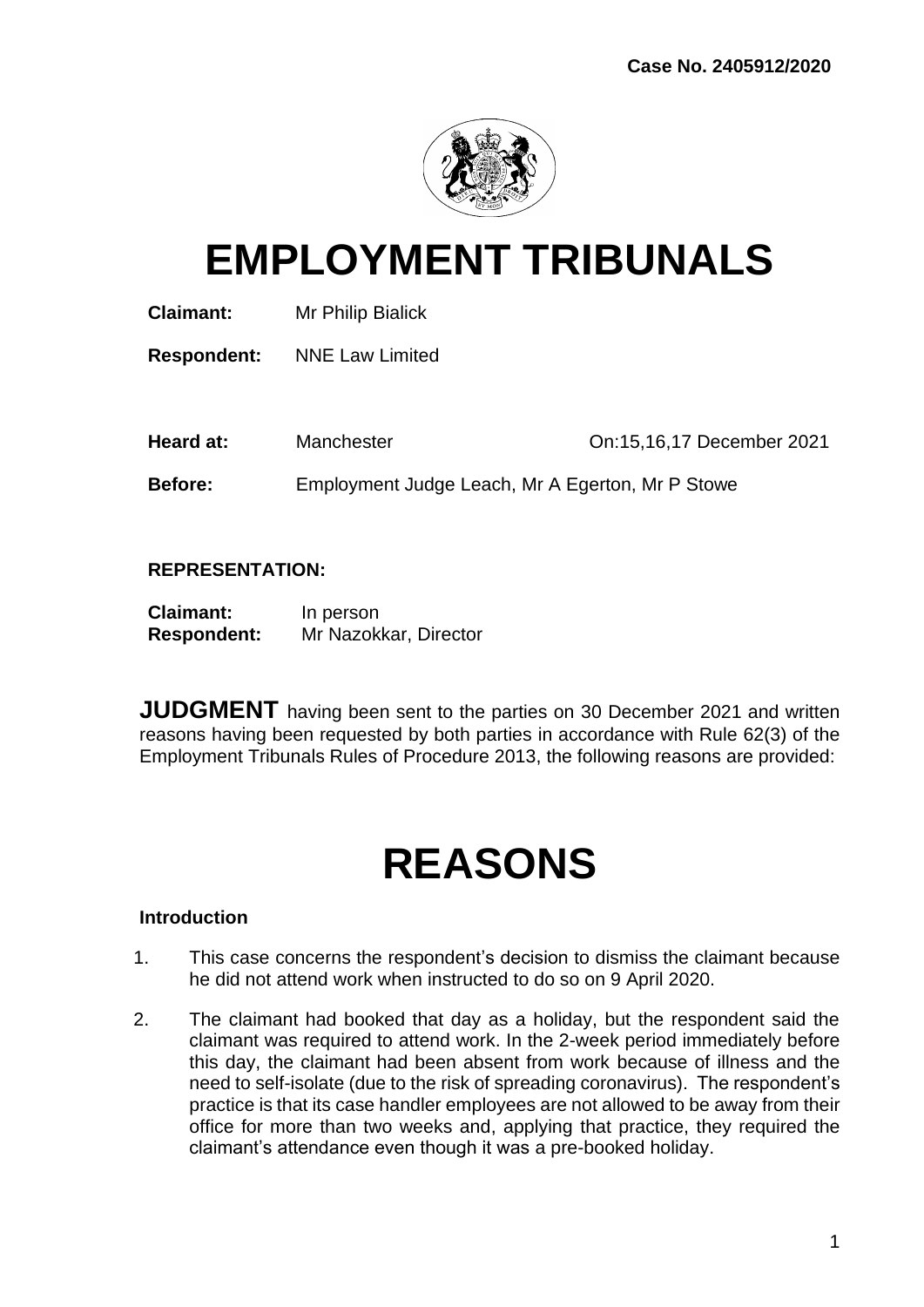3. The claimant is Jewish; the 9 April 2020 was a Jewish high holiday, one of the days in the feast of Passover on which work is forbidden. The claimant did not return to work on that day and was dismissed.

# **The Hearing**

- 4. The hearing took place remotely, by CVP. There were no connection issues. We are satisfied that a fair hearing took place.
- 5. The parties confirmed their agreement that the list of issues identified at the preliminary hearing on 3 December 2020 remained appropriate.
- 6. The parties had not agreed a paginated bundle of documents and we instructed them to do so and to forward a copy of an agreed, paginated bundle by early afternoon on day one. We started to hear evidence that afternoon.
- 7. The claimant represented himself and called no witnesses. The respondent was represented by Mr Nazokkar who also gave evidence, having supplied a witness statement. Mr Elahwal, a solicitor employed by the respondent, also appeared as a witness for the respondent.
- 8. We had time to consider and provide our judgment on the morning of 17 December 2021. We then considered and decided on remedy that afternoon.

## **The issues**

- 9. These were identified at the preliminary hearing (case management) on 3 December 2020 and repeated below:-
	- *1.1 A "PCP" is a provision, criterion or practice. Did the respondent have the following PCP:*
		- *1.1.1 Requirement to cancel leave following sickness absence or be dismissed.*
	- *1.2 Did the respondent apply the PCP to the claimant?*
	- *1.3 Did the respondent apply the PCP to persons with whom the claimant does not share the characteristic or would it have done so?*
	- *1.4 Did the PCP put persons with whom the claimant shares the characteristic, at a particular disadvantage when compared with persons with whom the claimant does not share the characteristic, in that they would be dismissed if they observed the Jewish holiday?*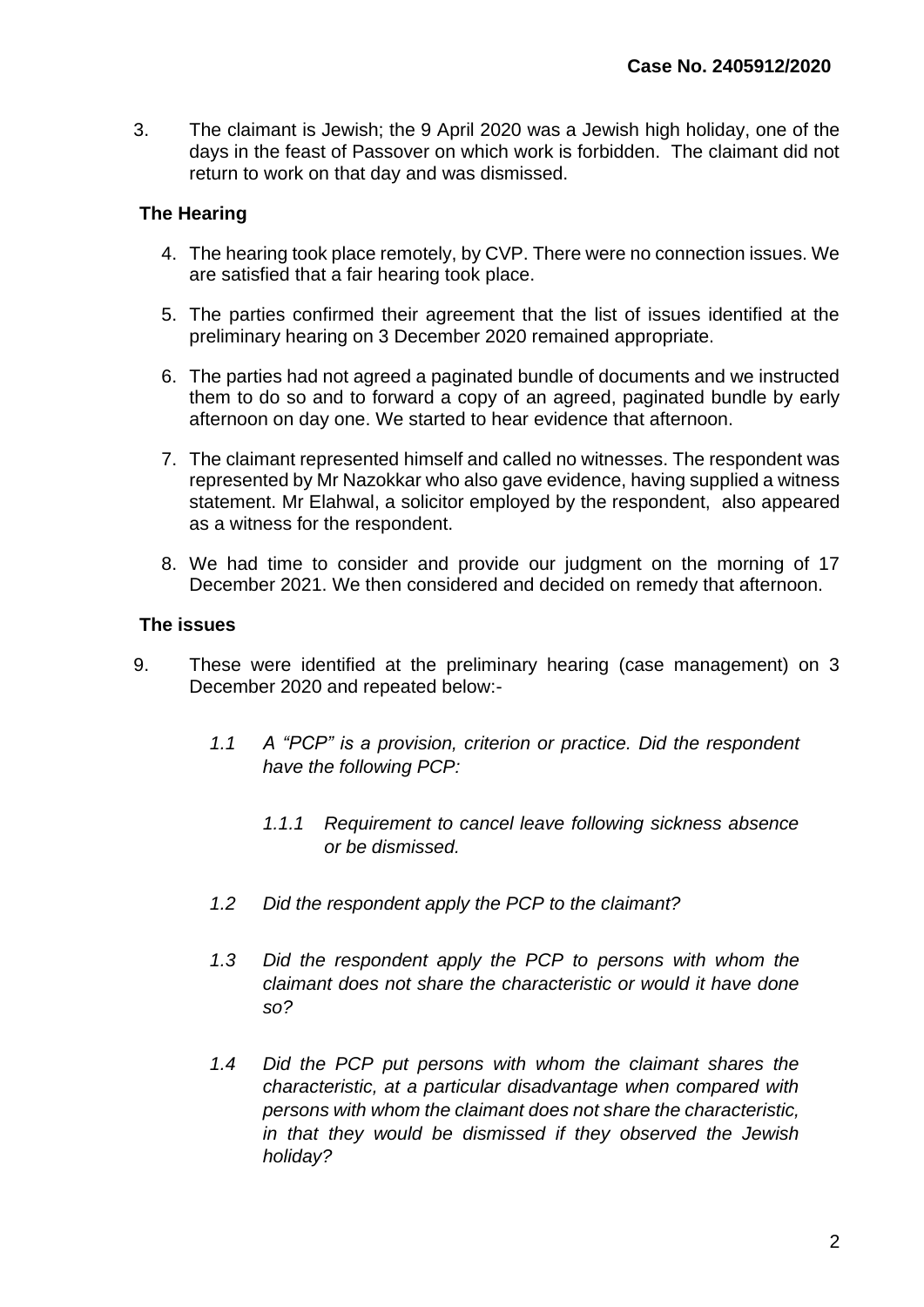- *1.5 Did the PCP put the claimant at that disadvantage?*
- *1.6 Was the PCP a proportionate means of achieving a legitimate aim? The respondent says that its aims were:*
	- *1.6.1 Meeting client needs during the pandemic.*
- *1.7 The Tribunal will decide in particular:*
	- *1.7.1 was the PCP an appropriate and reasonably necessary way to achieve those aims;*
	- *1.7.2 could something less discriminatory have been done instead;*
	- *1.7.3 how should the needs of the claimant and the respondent be balanced?*

## *Remedy*

- *1.8 What financial losses has the discrimination caused the claimant?*
- *1.9 Has the claimant taken reasonable steps to replace lost earnings, for example by looking for another job?*
- *1.10 If not, for what period of loss should the claimant be compensated?*
- *1.11 What injury to feelings has the discrimination caused the claimant and how much compensation should be awarded for that?*
- 10. A complaint of unlawful deductions from wages was not pursued and that complaint has been dismissed on withdrawal by the Claimant.

## **Findings of Fact**

#### The respondent and its premises

11. The respondent is a legal business ( a law firm) specialising in personal injury and other civil claims. It is a small employer with (at the relevant time) seven or so employees operating from its Manchester office. Mr Nazokkar is a director and the most senior person there. Mr Nazokkar's brother is also involved in running the business. Both parties have referred to the brother by his first name, Arson and we adopt that to distinguish him from the director Mr Nazokkar who gave evidence at the hearing.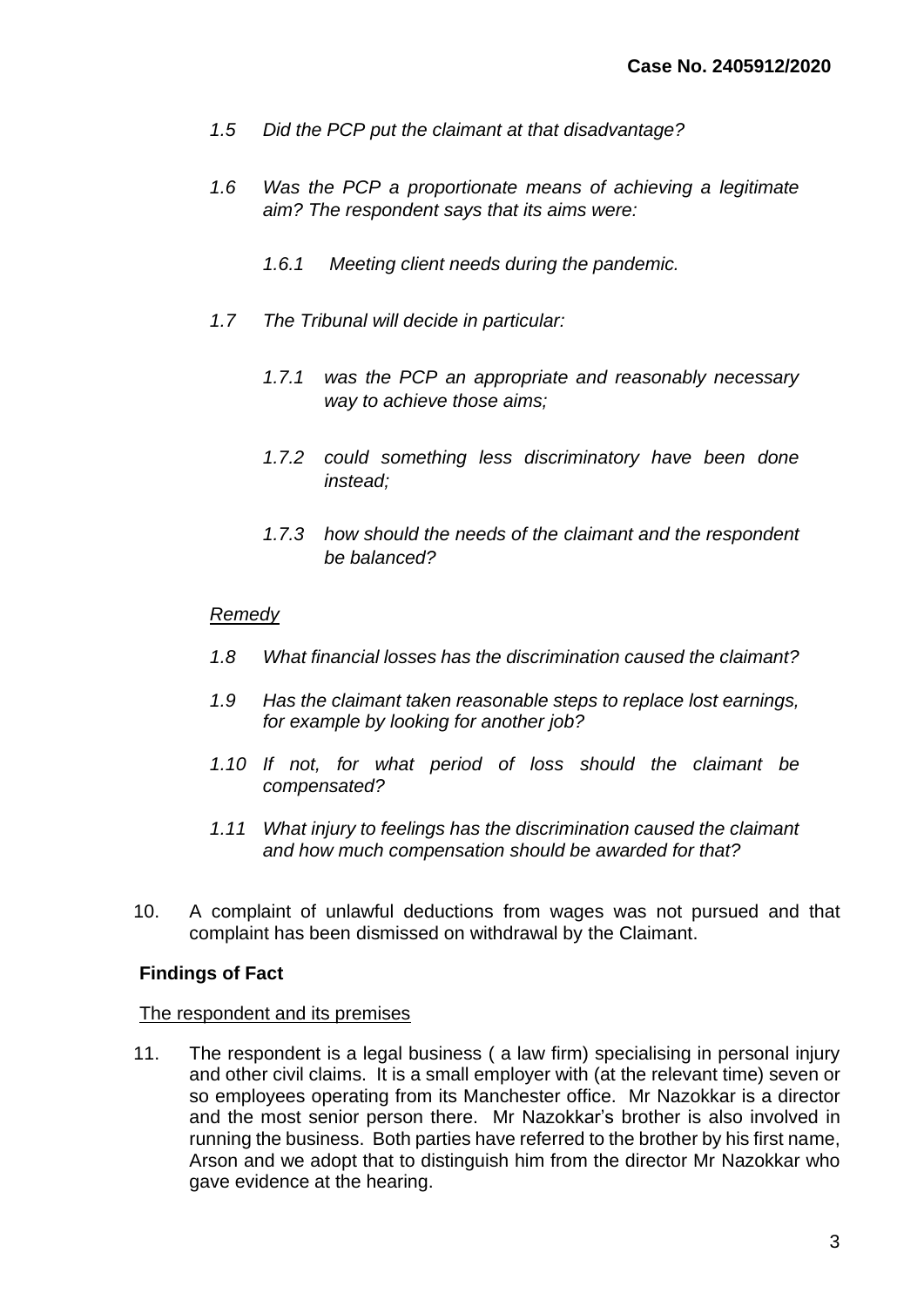- 12. The respondent operates from an office in Spinningfields in Manchester. This is a small office comprising one room. The respondent rents the office space from a well-known provider of serviced offices, Regus.
- 13. We have seen pictures of the office. It is apparent from these that there are six desks in the room, situated closely together (we would estimate an occupant of one desk would be about two feet apart from the occupant of a neighbouring desk). We would describe the working arrangements as cramped. From the pictures there does not appear to be a window although we also accept that the window may have been out of the picture.
- 14. Each desk in the office has a computer. At the relevant time (March and April 2020) the respondent had IT systems in place, but it only allowed limited numbers of people to access systems from home or other remote location. It may have changed that more recently but that was the position as we find it during the period of the claimant's employment with the respondent.

## The claimant's employment with the respondent

- 15. The claimant is a Litigation Executive. He has many years of experience in handling civil claims, particularly personal injury claims. His employment with the respondent started on 1 January 2020; however, he had known and worked with Mr Nazokkar and his brother Arson in previous years whilst working with other law firms.
- 16. At paragraph 16 of his witness statement Mr Nazokkar says *"it is noteworthy that the claimant did not have a great attendance record having had unauthorised leave without notifying me"*. Mr Nazokkar told us that this was a reference to events on and from 23 March 2020 which we detail below. Although Mr Nazokkar also hinted at previous poor attendance by the claimant in terms of lateness, no evidence was provided of this (other than this unspecific indication from Mr Nazokkar himself) and the claimant strongly denied it. However, as Mr Nazokkar accepted, it is not relevant to the issues in this case.
- 17. We find that, until the events from 23 March 2020 the claimant's employment with the respondent had started well and the claimant was up and running with case handling and fee earning activities. The claimant was experienced at his work and we accept his evidence that he was well organised in his work and was on top of it.

## The claimant's religious belief

18. The claimant is Jewish. He is a part of a Jewish family and was brought up in the Orthodox Jewish faith. His faith requires him to observe Jewish holidays. One of these is Passover, the holiday relevant to this claim and which the claimant observes strictly. The claimant also strictly observes Rosh Hashanah (Jewish new year) and Yom Kippur (day of atonement). Observing Jewish holidays means doing no work on some of the holidays, Passover is an eightday holiday and in accordance with the claimant's faith, on some of these days (but not all of the days) no work is permitted.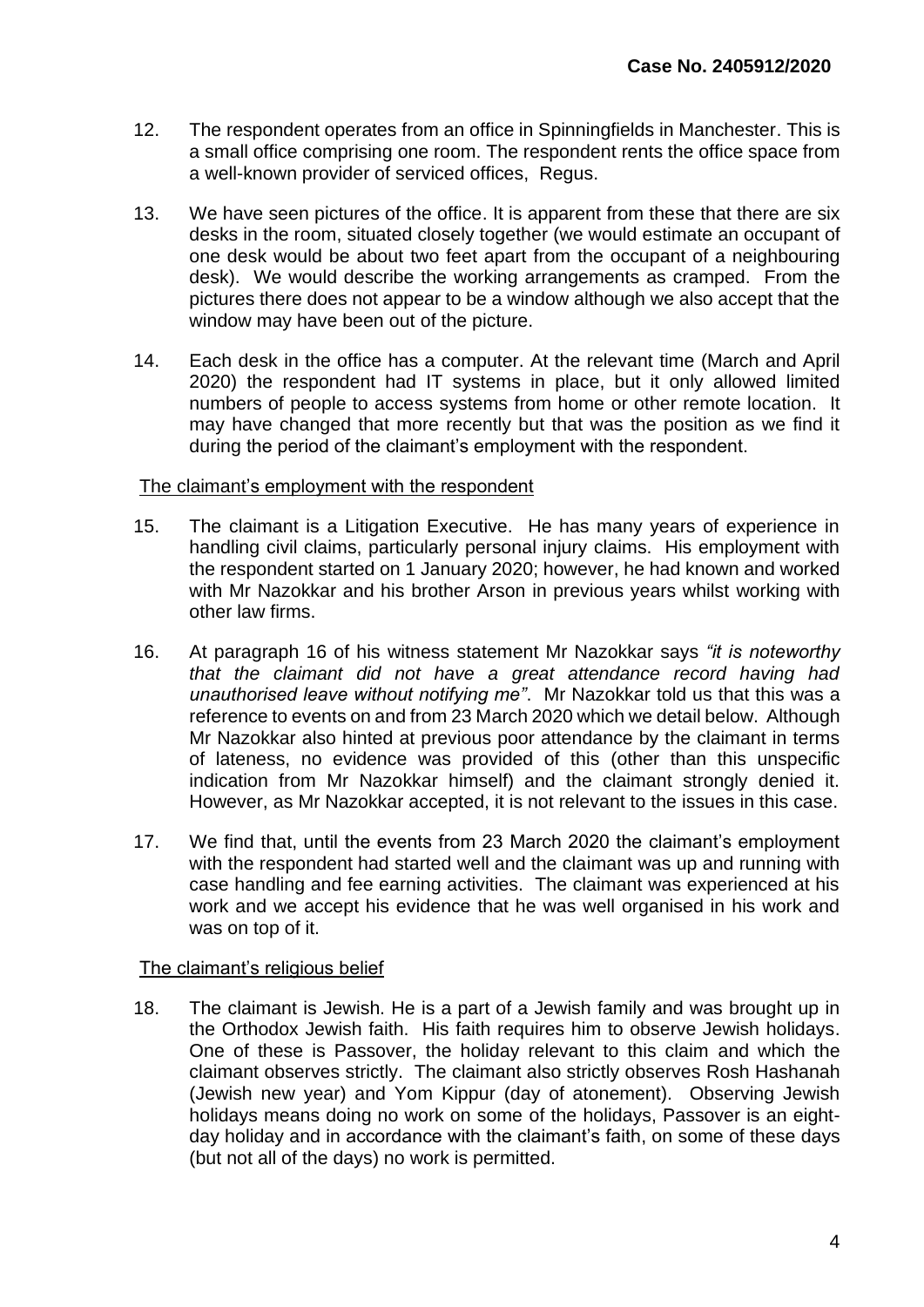- 19. On 12 February 2020 the claimant requested time off for annual leave. His contractual holiday entitlement matched the minimum statutory entitlement which is 5.6 weeks under the Working Time Regulations 1998. He requested time off over the period of the Passover holidays. He booked 7 to 9 April and 14 to 17 April 2020). We note here that in 2020 Passover coincided with the Easter Bank Holidays. The 10 April 2020 was Good Friday and 13 April 2020 was Easter Monday. These bank holidays formed part of the claimant's statutory entitlement to annual leave and he was obliged to take leave on those days. Accordingly, the total number of annual leave days being taken in this period was 9.
- 20. When booking the annual leave in February 2020, the claimant did not tell his employer that these dates were required in order for him to observe a religious holiday; he simply asked for the time off as annual leave and was granted it. Mr Nazokkar informed us that the respondent's policy was not to enquire what the reasons for a holiday were when an employee makes a holiday request. We accept that.

## Events from 19 March 2020 to the termination of employment.

- 21. From mid-March 2020 the country was moving towards the first lockdown due to the Covid 19 pandemic. The claimant continued to attend the respondent's office on all days up to and including 23 March 2020. Whilst the claimant continued to attend the office up to this date, he was aware from travelling into Manchester City Centre that businesses in the city were closing down quickly and the centre was becoming something of (in his words) "a ghost town."
- 22. Like many people at the time the claimant became increasingly anxious about the situation and the messages from Government. From 19 March 2020 the claimant and respondent had been trying to arrange for the claimant to access the respondent's IT systems from his home. We have seen "What's App" messages between the claimant and Arson confirming this.
- 23. On 22 March 2020 the claimant told the respondent that he was concerned about attending work, *"don't really want to go outside"* he said in a What's App message on that date. The claimant told us (and we accept) that this concern and his reluctance to leave home for non-essential reasons was, in part at least, driven by information from the Government. Although the claimant had expressed this concern, Arson replied to the claimant to say that he was still needed in work and therefore the claimant attended.
- 24. On 23 March 2020 the claimant returned home from work and, like most of the country, heard the Prime Minister's message that evening. Rather than considering the parties recollections of the Prime Minister's message on this day, we noted that the Prime Minister's speeches relating to the pandemic are publicly available on the Government's website and the script of the speech on 23 March 2020 was introduced as evidence with the consent of the parties.
- 25. The claimant told us that he heard in very clear terms that people were required to stay at home and not go out unless it was essential.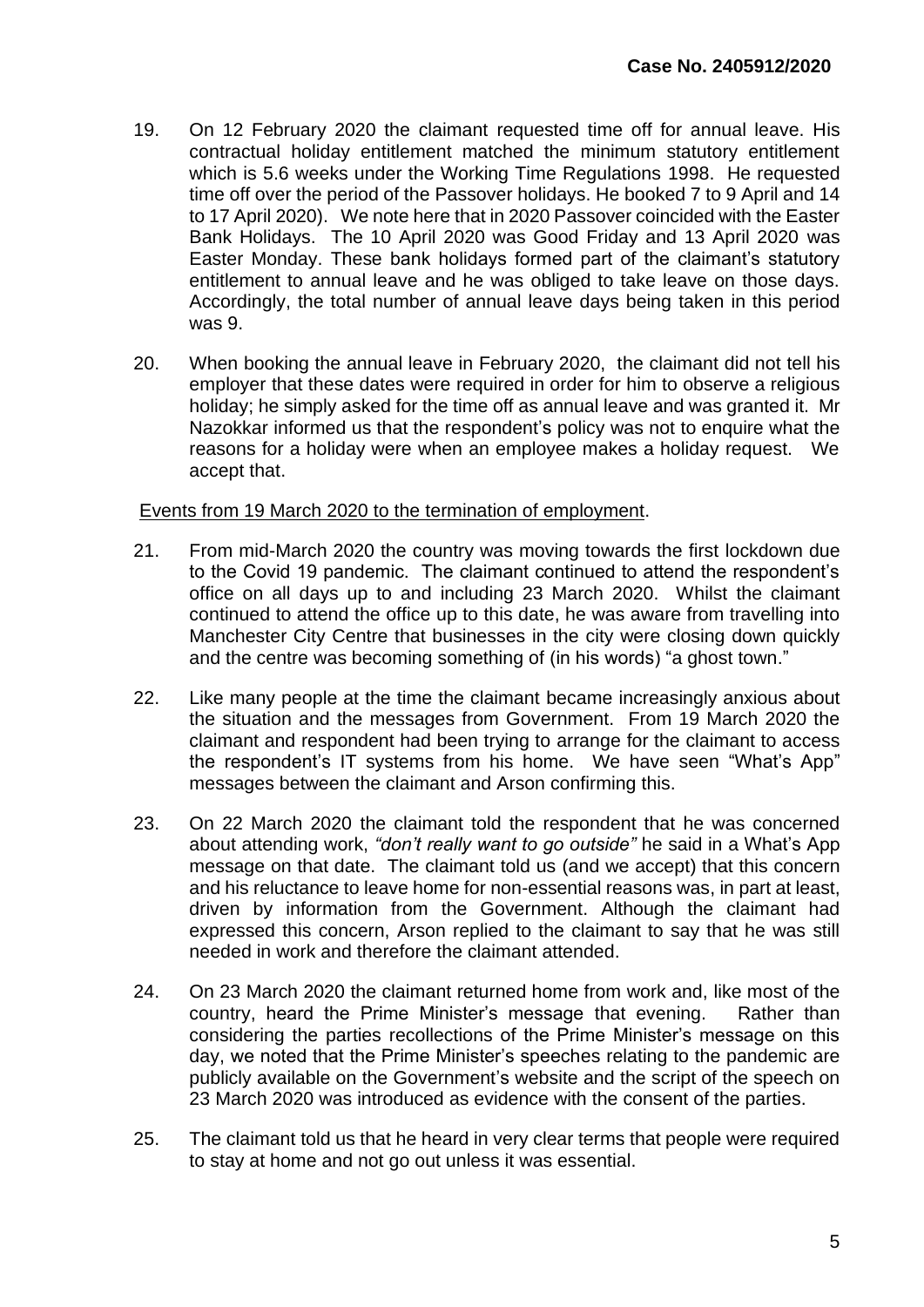26. We note that the Prime Minister's message on 23 March 2020 included the following

> *"because the critical thing we must do is stop the disease spreading between households and that is why people will only be allowed to leave their home for the following very limited purposes; shopping for basic necessities as infrequently as possible, one form of exercise a day for example a run, walk or cycle, alone or with members of your household, any medical need to provide care or to help a vulnerable person and travelling to and from work but only where this is absolutely necessary and cannot be done from home. That's all, these are the only reasons you should leave your home".*

*27.* The message also included the following:

*"if you don't follow the rules the Police will have the power to enforce them including through fines and dispersing gatherings".* 

- 28. The next morning was the 24 March 2020. The claimant did not attend the office that morning. Arson messaged him at 9.21 *"why are you not in today"* and the claimant replied *"we have been ordered not to go out or we will get fined have you not seen the news".*
- 29. Arson replied to the claimant's message: *"your fine for work everyone's here, no fine for going to work"* and the claimant's response was "*that's not what the government are saying"* and *"if you set my PC up and can get all my statements up to date I am the most up to date anyway, I did all this week's directions yesterday just need remote access"*.
- 30. Arson replied at 13:43 *"I appreciate your concern mate, but you haven't even asked us if you can work from home and just haven't turned up. In any event our router doesn't have the capacity to allow everyone work remotely, it's not set up as an alternate way of working even Sophie keeps losing access, the government guideline allows travel for work, since the Courts are not closed for work our line of work is considered essential and we can't just close".*
- 31. The claimant replied: "*I am sorry I am scared, and I don't know what to do other than follow what the government is saying, they say everyone must be two metres apart".*
- 32. Pausing here, we note the following:
	- a. the respondent is a small employer
	- b. like many employers large and small it was required to react to a rapidly changing situation,
	- c. Even so, the respondent had obligations to its staff including to offer a safe working environment,
	- d. the clear message received was to work from home where possible; instead the respondent appeared to be taking no steps towards this or,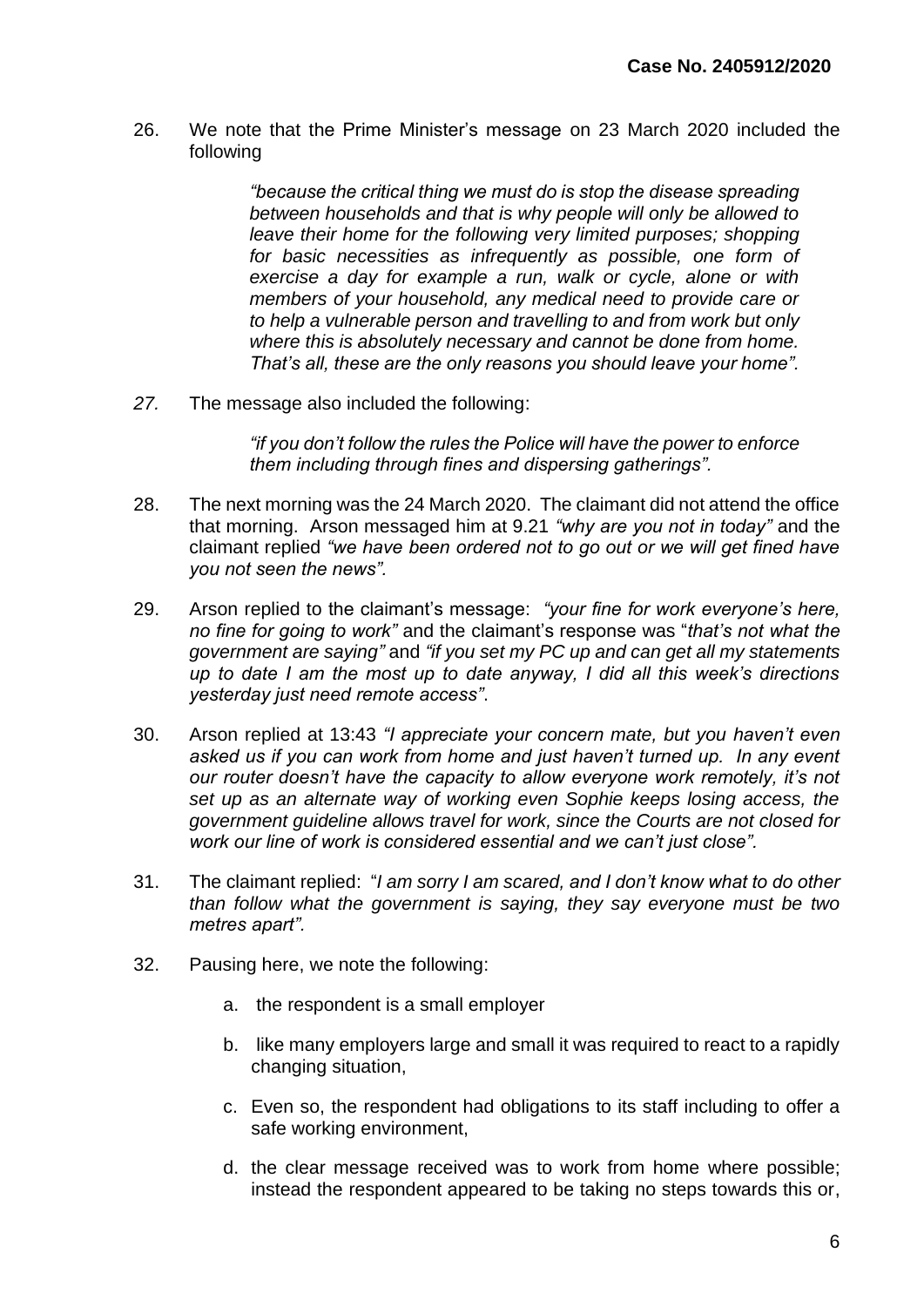in the alternative, providing a safe place of work, instead requiring its employees to attend the offices as have been described above.

- 33. We have no criticism of the claimant's behaviour in this period other than to note that he could have been the first to make contact on 24 March 2020 to inform his employer that he felt unable to safely attend the workplace. Importantly however, employer and employee were in touch with each other at the start of that working day in order to discuss the rapidly changing situation.
- 34. Later, on 24 March 2020, the claimant sent a message to the respondent in response to being told that the Courts were not closed, and their line of work was considered as essential. Further attempts were then made to allow the claimant to connect remotely.
- 35. Even though the claimant was very concerned at the time about the dangers of the pandemic and the risks involved in leaving his home, he did as the respondent instructed and went into work on 25 and 26 March 2020 working in the conditions described. He did so because he was worried about losing his job. No social distancing was possible in the respondent's office (the respondent did not dispute this). We accept the claimant's evidence that the Government's instructions by that stage were, when it was essential to be in a workplace, to be 2 metres apart from colleagues.
- 36. On 26 March 2020, after he returned home from work, the claimant felt ill. That evening he contacted the NHS and was instructed by them to stay at home. He informed the respondent early on 27 March 2020. Later that day (at 16.42) he sent a copy of an Isolation Note which had been issued to him (copy at page 85) which instructed him to isolate up to and including 1 April 2020.
- 37. On 1 April 2020 the respondent contacted the claimant and asked if he would be attending the office on 2 April. The claimant had by then been provided with a second Isolation Note covering the period up to 8 April 2020 which he sent to the respondent at 08.44 on 2 April 2020.
- 38. The claimant's annual leave that he had booked in February 2020 was then due to start (the first day being 7 April 2020 – see 15 above). Of the days the claimant had booked, the 8 and 9 April 2020 were particularly important as those were the high days holidays of Passover on which he was not permitted to work. The claimant expected to take his annual leave entitlement even though he had been self-isolating. We have no criticism of the claimant for making this assumption and he did not attend work on 7 or 8 April 2020.
- 39. On 3 April 2020 the respondent wrote to the claimant, but the claimant did not receive this letter until 8 April 2020. It was a letter sent by  $2<sup>nd</sup>$  class post. It was not sent by email or other method. There were no WhatsApp messages sent by the respondent to the claimant during this period.
- 40. The terms of the letter are at page 27:-

*"We write further in relation to the unauthorised absence*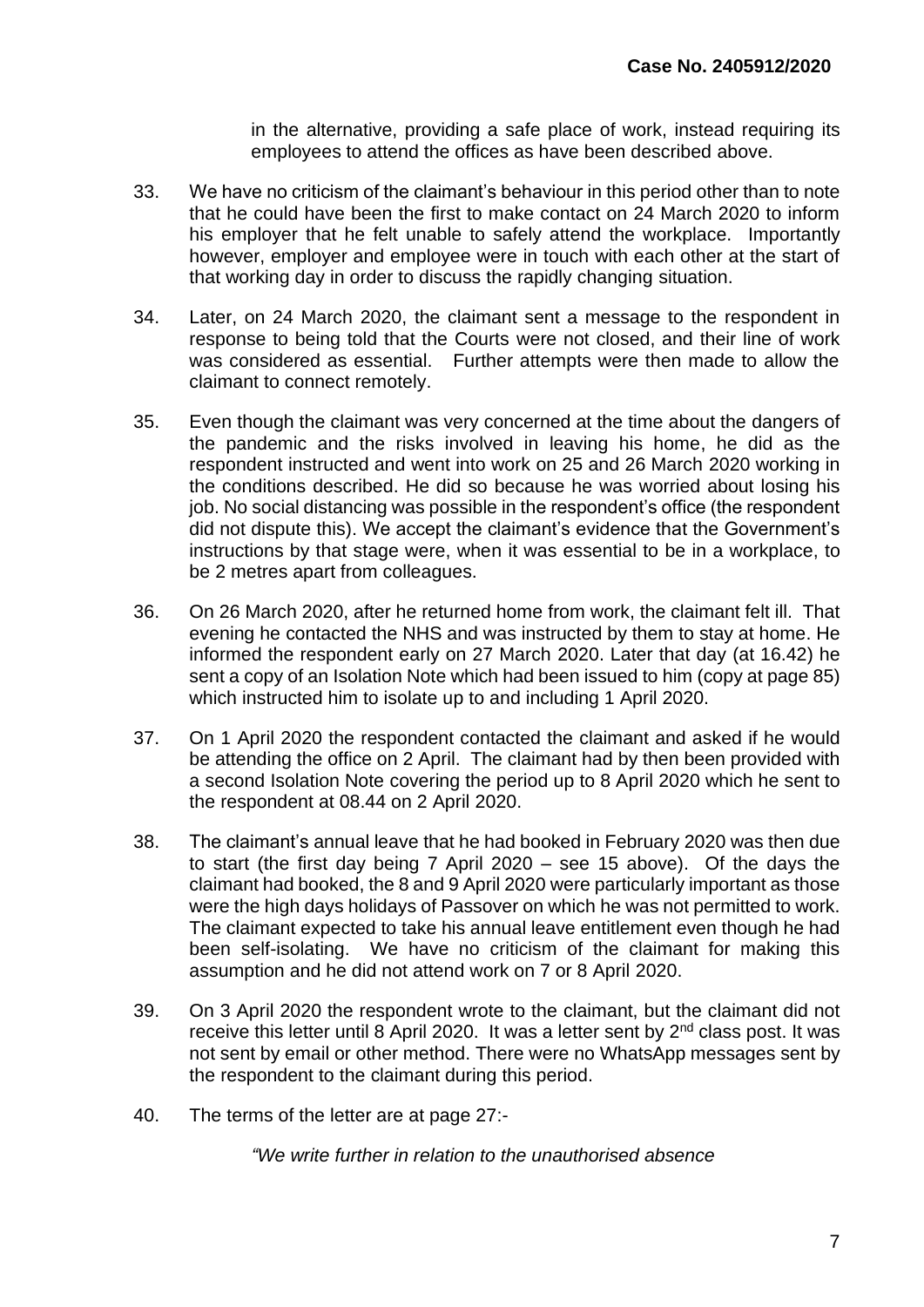*You failed to show up for work on 24 /03/2020 without any notice. You failed to adhere to the correct company policy and procedure in relation to requesting time off.*

*You have been off work since 30/03/202 due to self diagnosed flu*  like symptoms and it seems that your second isolation period will *be ending on 08/04/2020 , however we note that you have time booked off from 07/04 to 17/04. Due to company policy and our time sensitive nature of work we can no longer authorise this due to this resulting in your time away from the office permitted and the recent Covid 19 Epidemic causing staffing issues.* 

*We look forward to your return to work on 09/04/2020. If anything changes please email us on ….."*

- 41. In relation to this letter we note:
	- a. The claimant had not failed to adhere to company policy and procedure when making his request in February 2020 for time off in April 2020.
	- b. The date when the claimant was alleged to have failed to adhere correct procedures was on 24 March 2020 – the circumstances of which are set out above.
	- c. The claimant was not aware of the company policy or practice of insisting on no more than 2 weeks away from the office.
	- d. As noted above, although the letter invited a response by email, it was sent to the claimant by second class post – received on 8 April 2020.
- 42. Whilst the respondent had instructed the claimant to return to work on 9 April 2020 this was a huge issue for him. His religious belief meant that he was not permitted to work that day. He was also very concerned about his health and the pandemic,
- 43. As soon as the claimant received the letter which on 8 April 2020 he replied by email.

*Dear Ali*

*I write further to your letter I have received today.*

*Thank you for enquiring over my health and I do continue to suffer with a bad chest and cough so I am staying in isolation at home, as advised by the NHS*

*The holiday l booked was for a religious Jewish festival. Passover which starts today. I hope you will continue to honour this.*

*I* will be back in the office when my health allows for it as I don't *want to [put] you or any of my colleagues at risk.*

*I thank you for your assistance during this worrying time.*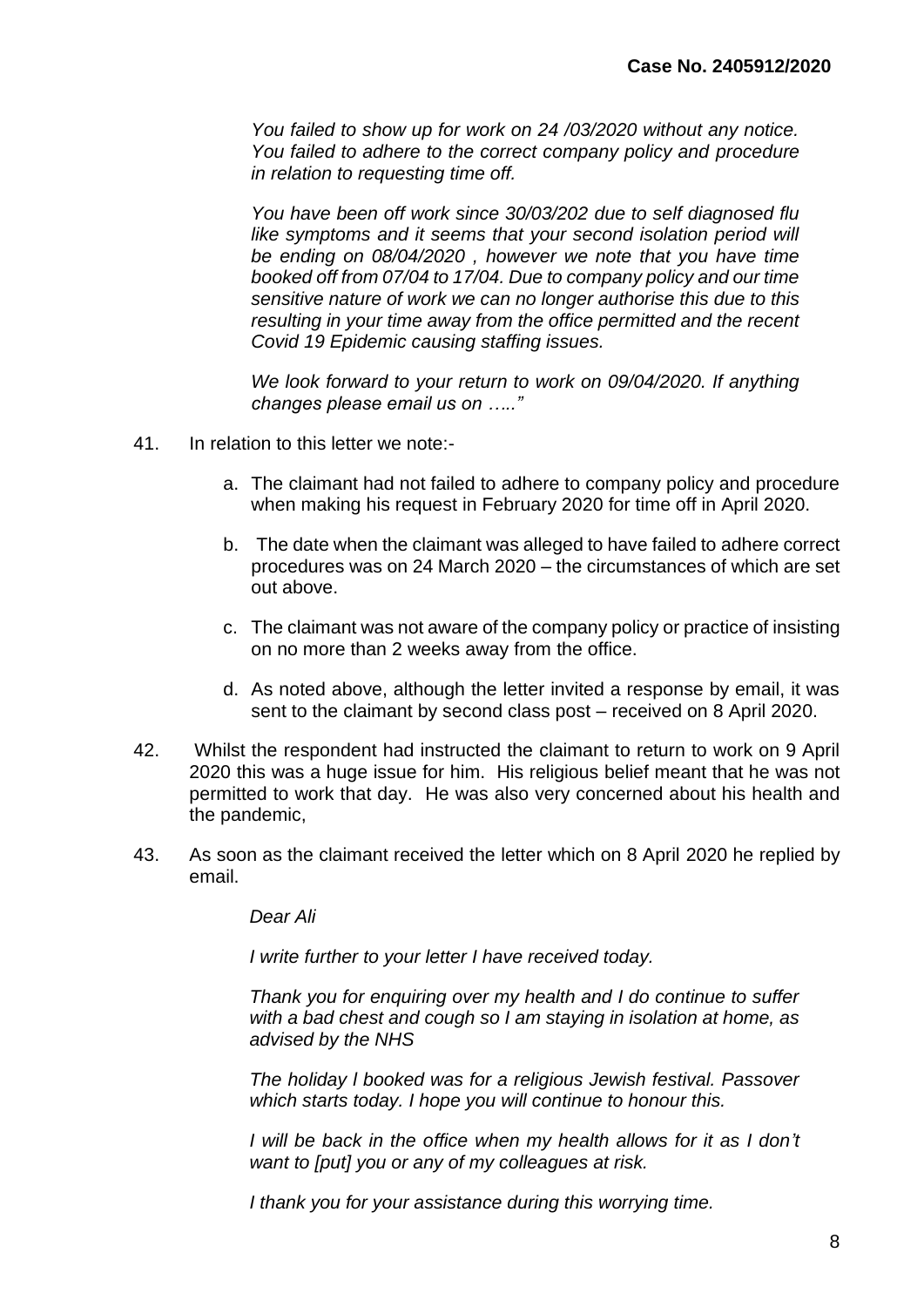- 44. The claimant explained that he was even breaking his religious observance on 8 April 2020 by being required to reply to the respondent's letter which he did not want to do but decided he needed to so that he could ask that his religious observance be respected.
- 45. The respondent received the claimant's reply and decided to dismiss him without further contact or discussion. The dismissal letter is dated 9 April 2020

*"Dear Philip we write further to our previous correspondence over email on 8/04/20. As you have decided to not come in, we are left with no alternative but to end your employment contract with NNE Law Ltd.*

*You will be sent your P45 in the post shortly. We wish you all the best.* 

## The PCP, or provision, criterion or practice.

- 46. The respondent has a practice of requiring its employees not to be away from the office for more than two weeks, that practice means that even where an employee has a holiday booked and agreed, the respondent will require the employee to cancel the holiday if the employee has been unable to attend the office in the previous two weeks. Mr Nazokkar's evidence is that this is (and was at the relevant time) a practice of the respondent and that it was applied to all employees regardless of faith.
- 47. The respondent's witness, Mr Elahwal, also told us that he had been instructed to cancel or return early from holidays thus providing further evidence that this was indeed a practice in place at the respondent's workplace.
- 48. The claimant was not aware that this was a practice of the respondent.

## Contractual Terms

- 49. The respondent's case is that the following contractual terms are relevant to the circumstances of this case.
	- a. The respondent notes the claimant was in a probationary period and in accordance with Clause 1 of the contract at page 36, could end the claimant's employment by providing a week's notice.
	- b. clause 2.2.of the contract states *"you may be required to undertake other duties from time to time as we may reasonably require".* This clause, so says the respondent, entitles it to instruct the claimant (and other employees with the same contractual term) to cancel holiday with little notice.
- 50. We also note at clause 6.2 and 6.3 ( page 37) which provides as follows: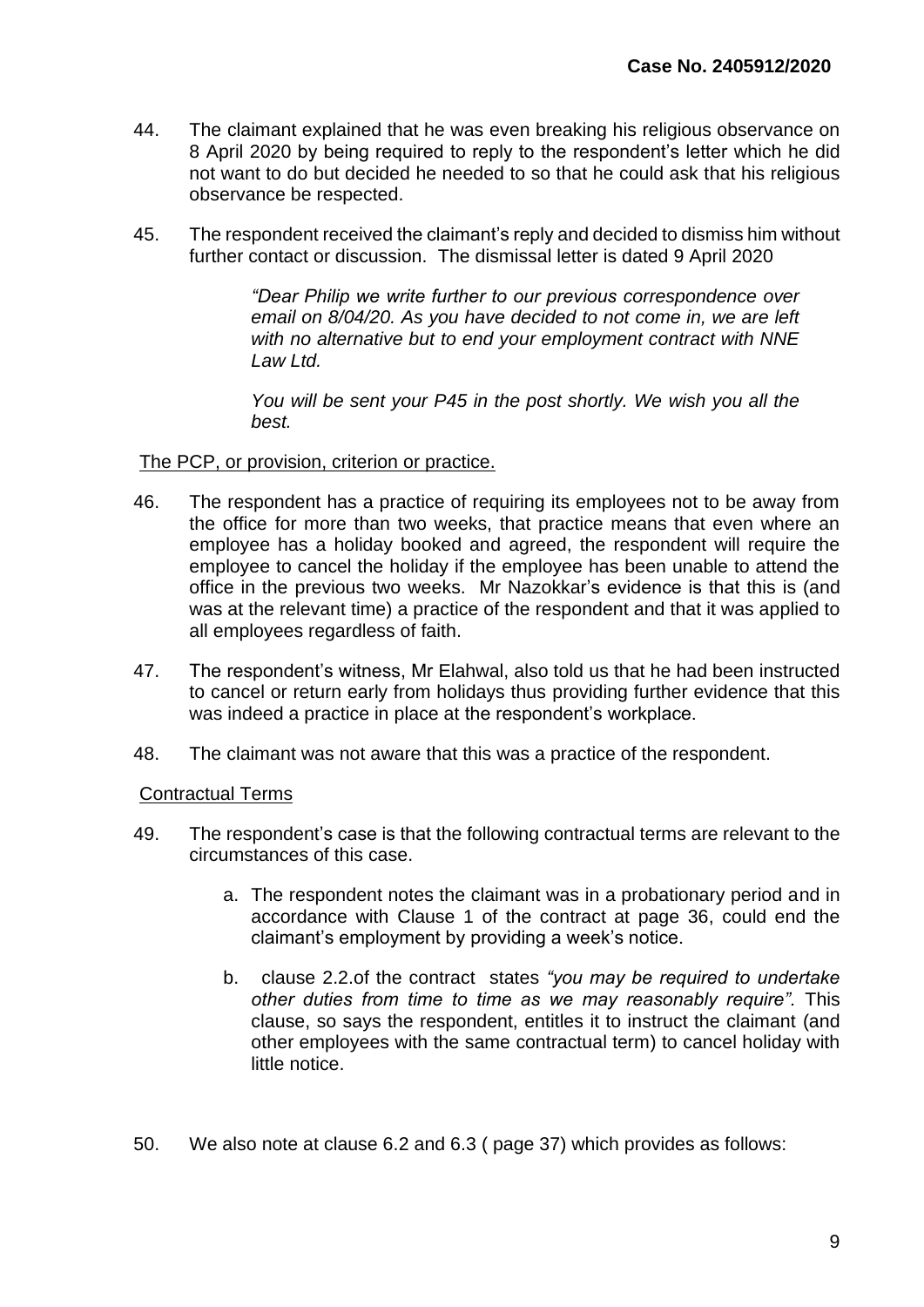*"6.2 You are entitled to 20 days paid holiday during each holiday year on a pro rata basis. In addition, you are entitled to take the usual public holidays in England and Wales.* 

*6.3 You shall give at least 2 weeks' notice of any proposed holiday dates longer than 1 day and these must be agreed by the Manager in writing in advance. At least 1 weeks' notice for proposed holiday dates for 1 day or less is required. No more than 10 working days holiday may be taken at any one time unless prior consent is obtained from the Manager. We may require you to take (or not to take) holiday on particular dates, including during your notice period.*

# **The Law**

- 51. The definition of indirect discrimination is set out at Section 19 of the Equality Act 2010 (EqA):-
	- (1) *"A person (A) discriminates against another (B) if A applies to B a provision, criterion or practice which is discriminatory in relation to a relevant protected characteristic of B's.*
	- *(2) For the purpose of subsection (1) a provision, criterion or practice is discriminatory in relation to a relevant protected characteristic of B's if A applies or would apply it to persons with whom B does not share the characteristic. It puts or would put persons with whom B shares the characteristic at a particular disadvantage when compared with persons with whom B does not share it, it puts or would put B at that disadvantage and A cannot show it to be a proportionate means of achieving a legitimate aim.*
- 52. There are therefore four conditions set out in Section 19(2) and all four must be met in order for a claim to be successful.
- 53. **Homer -v- Chief Constable of West Yorkshire Police** [**2012] UKSC 15** is a Supreme Court decision in which Baroness Hale noted as follows *"the law of indirect discrimination is an attempt to level the playing field by subjecting to scrutiny requirements which look neutral on their face but in reality worked to the comparative disadvantage of people with a protected characteristic*"
- 54. We noted and referred the parties to chapter 4 of the Equality and Human Rights Commissions Code of Practice on Employment 2011.
- 55. We are required to apply the burden of proof provisions under Section 136 of the EqA. As for what each party has to prove in an indirect discrimination complaint, we are guided by the Judgment of the Employment Appeal Tribunal in **Dzieziak -v- Future Electronics UKEAT 0271/11** (at paragraph 42). A claimant needs to establish first a PCP, secondly that this disadvantaged the relevant group generally, (so, in this case the relevant case is people who observe the Jewish faith) and thirdly, that this disadvantage to the general group created a particular disadvantage to the claimant. Where a claimant is able to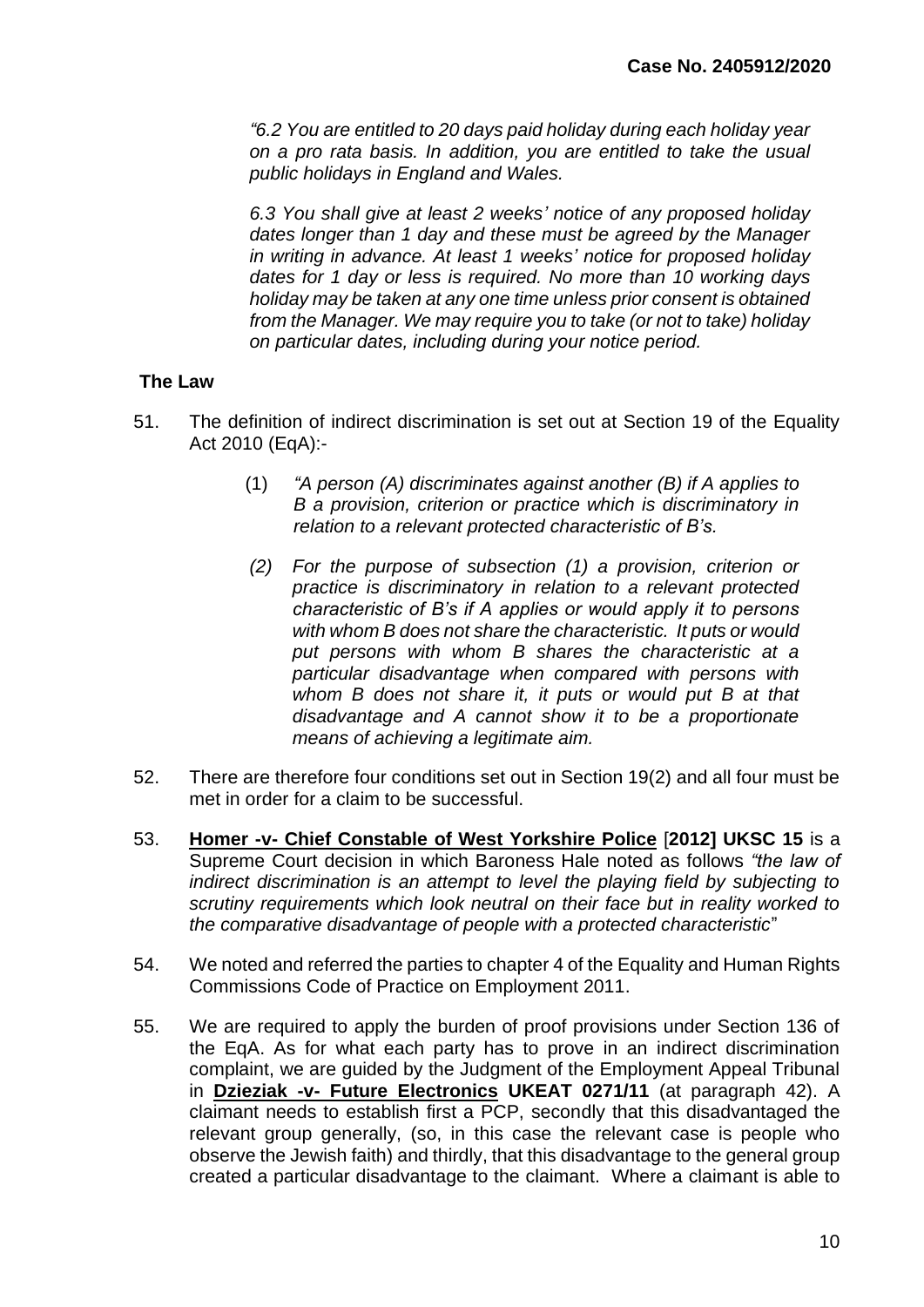establish these things then the burden is on the employer to justify the PCP as a proportionate means of achieving a legitimate aim.

- 56. Moving then to the point of justification; unlike direct discrimination there is a potential defence to an indirect discrimination claim where an employer can show that the application of the PCP was a proportionate means of achieving a legitimate aim. We noted and referred the parties again to the Equality and Human Rights Code on Employment, particularly paragraphs 4.29 and 4.31.
- 57. Operational needs are often relied on to justify indirect discrimination in a wide range of circumstances. They are frequently cited in connection with an employer's refusal to allow time off for religious observance. Having an apparently sound business reason for denying an employee the right to time off is not enough in itself. The employer must also consider whether the reasons for insisting on attendance are strong enough to justify a discriminatory impact. Even if the aim is a legitimate one the means of achieving it must be proportionate, deciding whether the means used to achieve the legitimate aim are proportionate involves a balancing exercise.

# **Analysis and Conclusions**

- 58. In this section we first note what this case is not about; it is not a complaint of being subjected to a detriment because of health and safety reasons as set out at Section 44 of the Employment Rights Act 1996; it is not a complaint that there was a breach of the Working Time Regulations 1998 specifically the right to take annual leave under Regulation 13 or for that matter whether the employer has or has not complied with the terms of Regulation 15(2) where an employer can, subject to good reasons and due advance notice, require an employee not to take leave on certain dates. Neither party put forward any complaints or arguments in relation to these statutory provisions.
- 59. The members of the Tribunal are unanimous in their conclusions below.

#### Did the respondent have the PCP of a requirement to cancel leave following sickness absence or be dismissed?

60. Yes, it did. The respondent admitted that it had a practice that an employee was not allowed to be absent from the office for more than fourteen days. Where an employee had been absent from the office due to sickness or other reason and was then due to take holiday that employee would be instructed to return to the office or face disciplinary action or dismissal; in other words, to cancel their holiday.

## Did the respondent apply the PCP to the claimant?

61. Yes, it did. As explained in our findings of fact, there was no dispute about that.

#### Did the respondent apply the PCP to persons with whom the claimant does not share the characteristic or would it have done so?

62. Yes. The respondent admitted that it did or that it would have done so. Mr Nazokkar gave evidence that he would have applied the same practice to any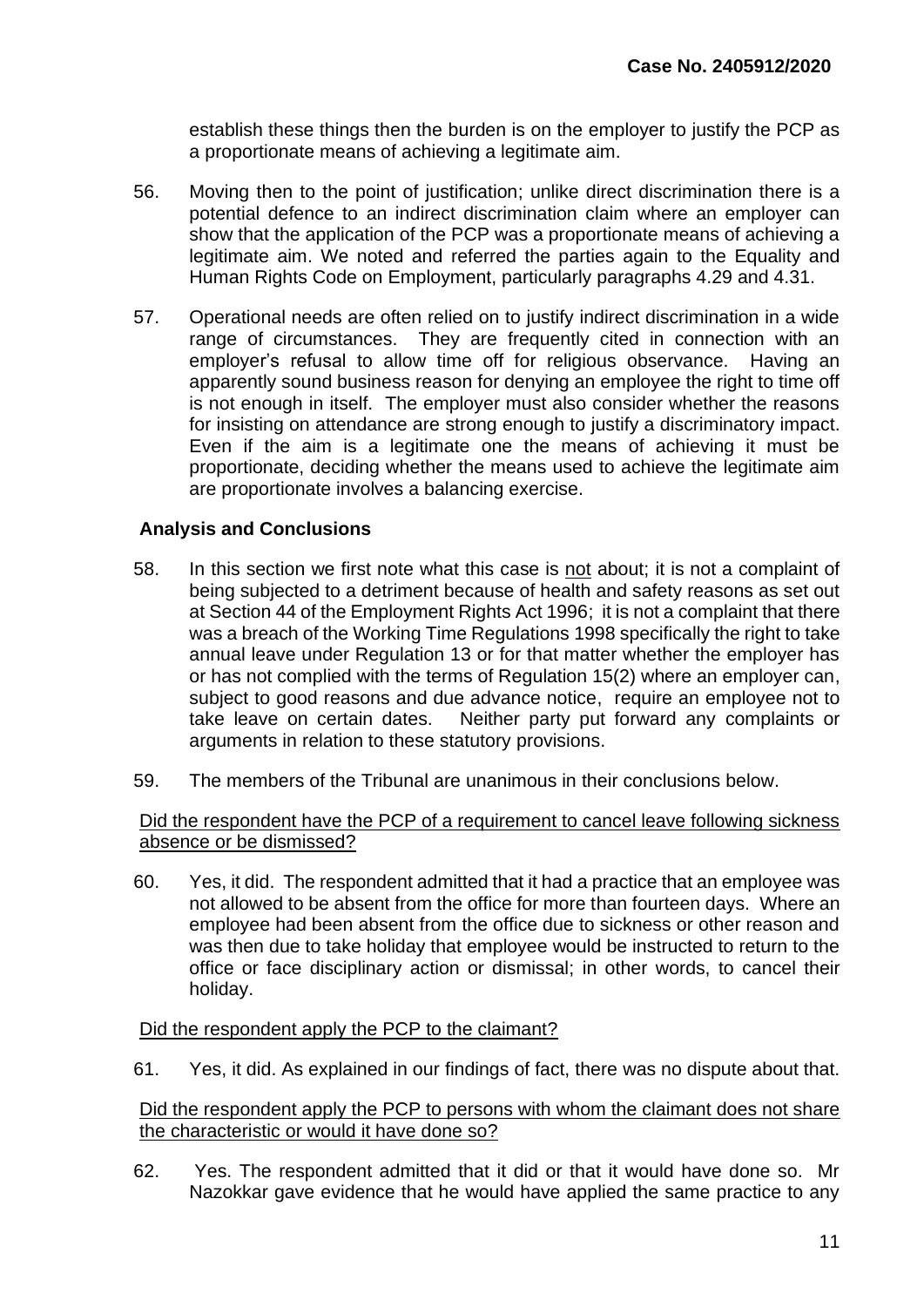employee whether they had a different faith to the claimant or no faith. Mr Elahwal also gave evidence that he too had been instructed to return from or cancel annual leave,

If so, did the PCP put persons with whom the claimant shares the characteristic at a particular disadvantage when compared with persons with whom the claimant does not share the characteristic?

- 63. We find it did.
- 64. The working calendar observes public holidays which recognise and respect Christian festivals, (notably Easter and Christmas). These are referred to at clause 6.2 of the contract of employment as "the usual public holidays."
- 65. Where Jewish employees wish to take holidays to enable religious observance, they need to book holidays from their unfixed statutory and/or contractual entitlement. Those holidays do not always occur when the workplace is otherwise closed. Further, observance by persons who share the same religious belief as the claimant, do not merely require them to recognise a particular religious festival by for example, attendance at a religious ceremony. They are prohibited from working at all on certain high holidays. The practice of cancelling holidays booked for that purpose or to face dismissal therefore requires Jewish employees to choose whether to work when they are not permitted to work or be dismissed. That places Jewish employees whose faith requires they do not work on certain days, at a particular disadvantage when instructed to cancel annual leave.

#### Did the PCP put the claimant at that disadvantage?

66. The claimant was instructed to attend work on a Jewish holiday when he was not permitted to work because of his Jewish faith. His faith was not the only matter impacting his attendance but it was a significant matter. His faith prohibited his attendance, regardless of other circumstances relating to the Covid-19 pandemic and his health.

#### Was the PCP a proportionate means of achieving a legitimate aim?

- 67. The respondent submitted its aims were meeting client needs during the Covid-19 pandemic. We accept that the requirement of meeting client needs is a legitimate aim; However, there was no evidence before us that those client needs were not being met.
- 68. The respondent did not provide any instance of, for example, a court deadline or hearing that was missed or nearly missed as a result of the claimant's absence. We accepted the claimant's evidence that he was well organised and up to date.
- 69. Further and in any event there are less discriminatory ways of meeting the legitimate aim, for example sharing work calendars with colleagues, applying for postponements or extensions of time or even the step that the respondent noted on its response form it had to take as a last resort following the claimant's dismissal; engaging a locum.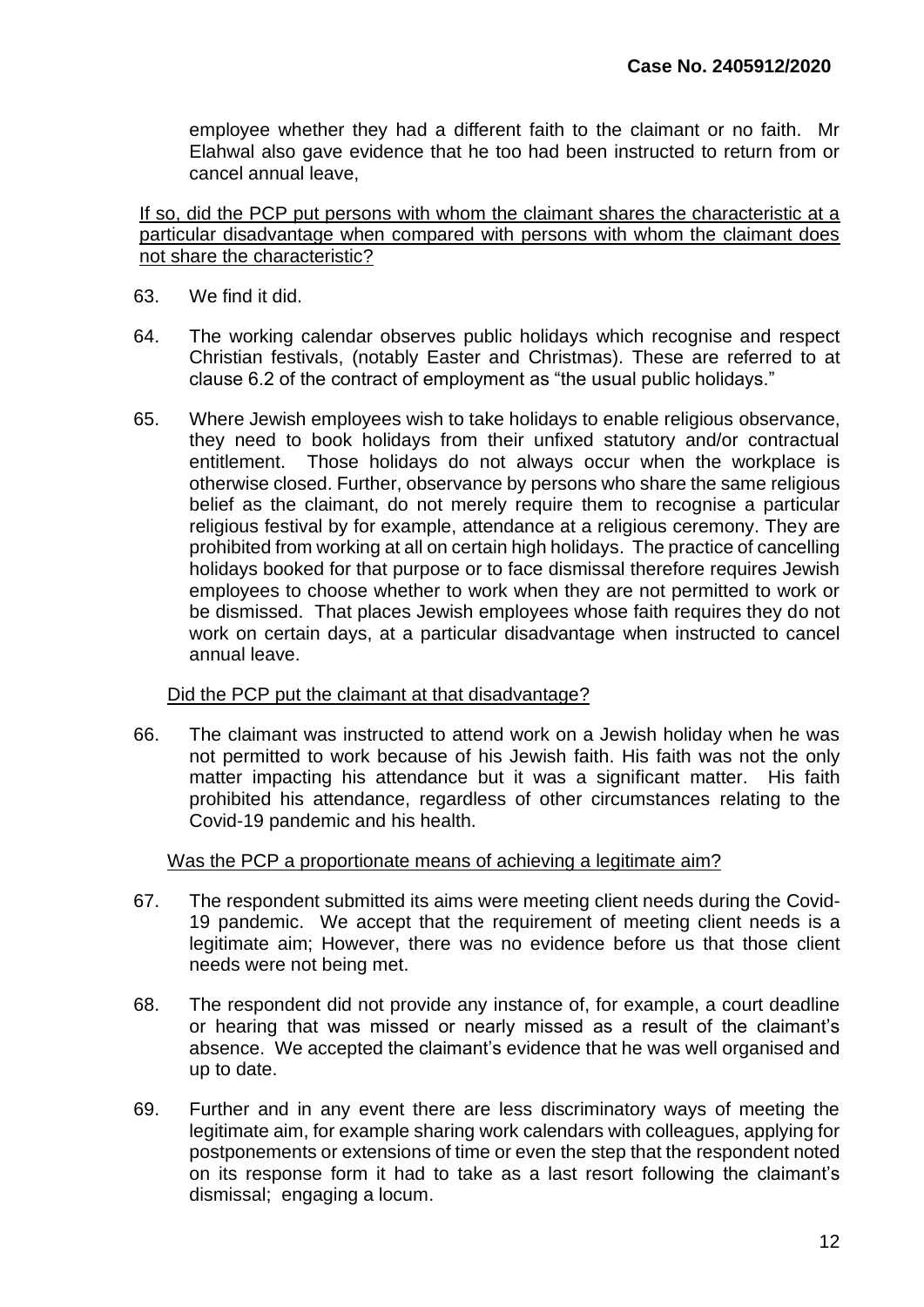70. For these reasons we find that the respondent's objective justification defence failed.

# **Remedy**

- 71. The claimant applied for compensation. This remedy is available, under section 124 of the Equality Act 2010 which we set out below.
	- *1) This section applies if an employment tribunal finds that there has been a contravention of a provision referred to in section 120(1)*

[Note; this includes a finding under section 19 – indirect discrimination].

*2) The tribunal may—*

*(a) make a declaration as to the rights of the complainant and the respondent in relation to the matters to which the proceedings relate;*

*(b) order the respondent to pay compensation to the complainant;*

- *(c) make an appropriate recommendation.*
- *3) An appropriate recommendation is a recommendation that within a specified period the respondent takes specified steps for the purpose of obviating or reducing the adverse effect [on the complainant] of any matter to which the proceedings relate …*
- *4) Subsection (5) applies if the tribunal—*

*(a) finds that a contravention is established by virtue of section 19, but*

*(b) is satisfied that the provision, criterion or practice was not applied with the intention of discriminating against the complainant.*

- *5) It must not make an order under subsection (2)(b) unless it first considers whether to act under subsection (2)(a) or (c).*
- *6) The amount of compensation which may be awarded under subsection (2)(b) corresponds to the amount which could be awarded by the county court or the sheriff under section 119.*
- *7) If a respondent fails, without reasonable excuse, to comply with an appropriate recommendation …, the tribunal may— (a) if an order was made under subsection (2)(b), increase the amount of compensation to be paid;*
	- *(b) if no such order was made, make one.*
- 72. Before considering whether to make an award of compensation, we considered section 124(4) of the Equality Act 2010 and whether that was applicable, particularly given the options of a declaration or recommendation in place of, or in addition to, an award of compensation.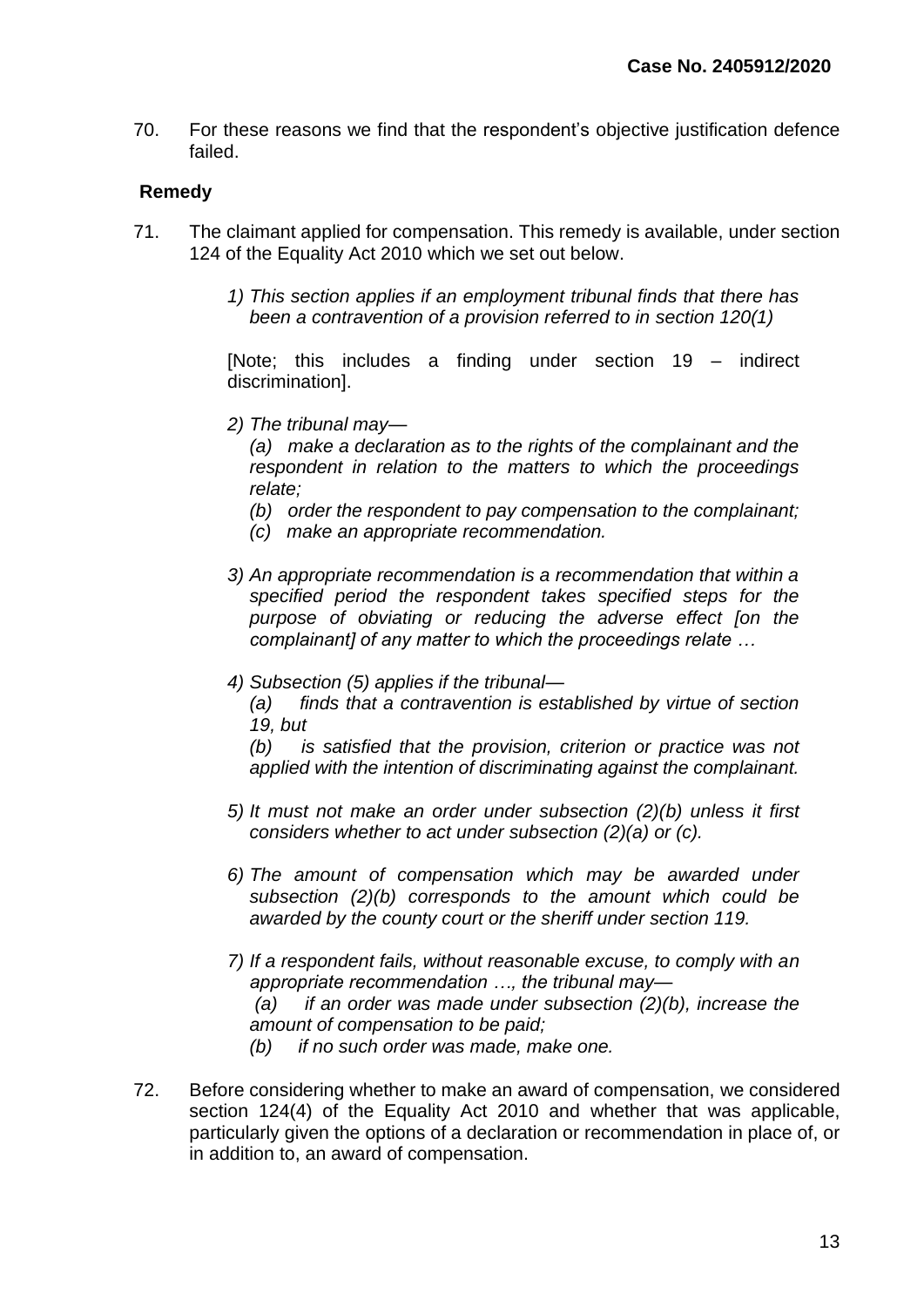- 73. We note the provisions in relation to recommendations at section 124(3) of the Equality Act 2010, and that an appropriate recommendation has to be one which has the purpose of obviating or reducing the adverse effect on the complainant of any matter to which the proceedings relate. The claimant in this case was dismissed and therefore any recommendation in relation to this respondent employer will not have that purpose. A declaration is effectively our finding of discrimination and provides no remedy to the claimant, beyond any assurance that finding may give. It does not remedy the summary dismissal that he was subject to.
- 74. We considered the word "intention" at section 124(4). We are not satisfied that the PCP was not applied with the intention of discriminating against the claimant. We are not so satisfied for these reasons:
	- a. the claimant informed Mr Nazokkar, prior to dismissal, that his holiday had been booked for the purpose of observing Passover.
	- b. Mr Nazokkar has not provided evidence that he was unaware of the importance of Passover and that on certain days, work is prohibited.
	- c. Either Mr Nazokkar knew this or could easily have found it out (for example by engaging in discussion with the claimant) but he chose not to; deciding instead to summarily dismiss the claimant without any further contact.
- 75. We also note that an award of compensation can be made even where a Tribunal is satisfied that there was no intention to discriminate as long as the Tribunal first considers making a declaration and recommendation (which we did). Our decision is that this is an indirect discrimination case where an award of compensation is appropriate.
- 76. We have considered compensation in three parts:
	- (1) loss of income;
	- (2) injury to feelings; and
	- (3) interest.
- 77. We had understood, through discussions between the parties, that agreement had been reached on the extent of the claimant's loss of income. Following that discussion but before we gave Judgment, the claimant corrected the position. It had been understood that the claimant's loss of income ended on 30 June 2020. The claimant then provided a letter from his new employer to show that his employment actually started on 6 July 2020 and therefore his loss continued up to 5 July 2020 rather than 30 June 2020. Because that letter was provided before we reached our decision and before we provided judgment to the parties then we decided that it was appropriate to take that into account. The net loss of income between 17 April and the 5 July 2020 amounts to £5,404.32.
- 78. Moving to the second part, injury to feelings. The parties were unable to reach agreement on an appropriate injury to feelings award. For the claimant, he had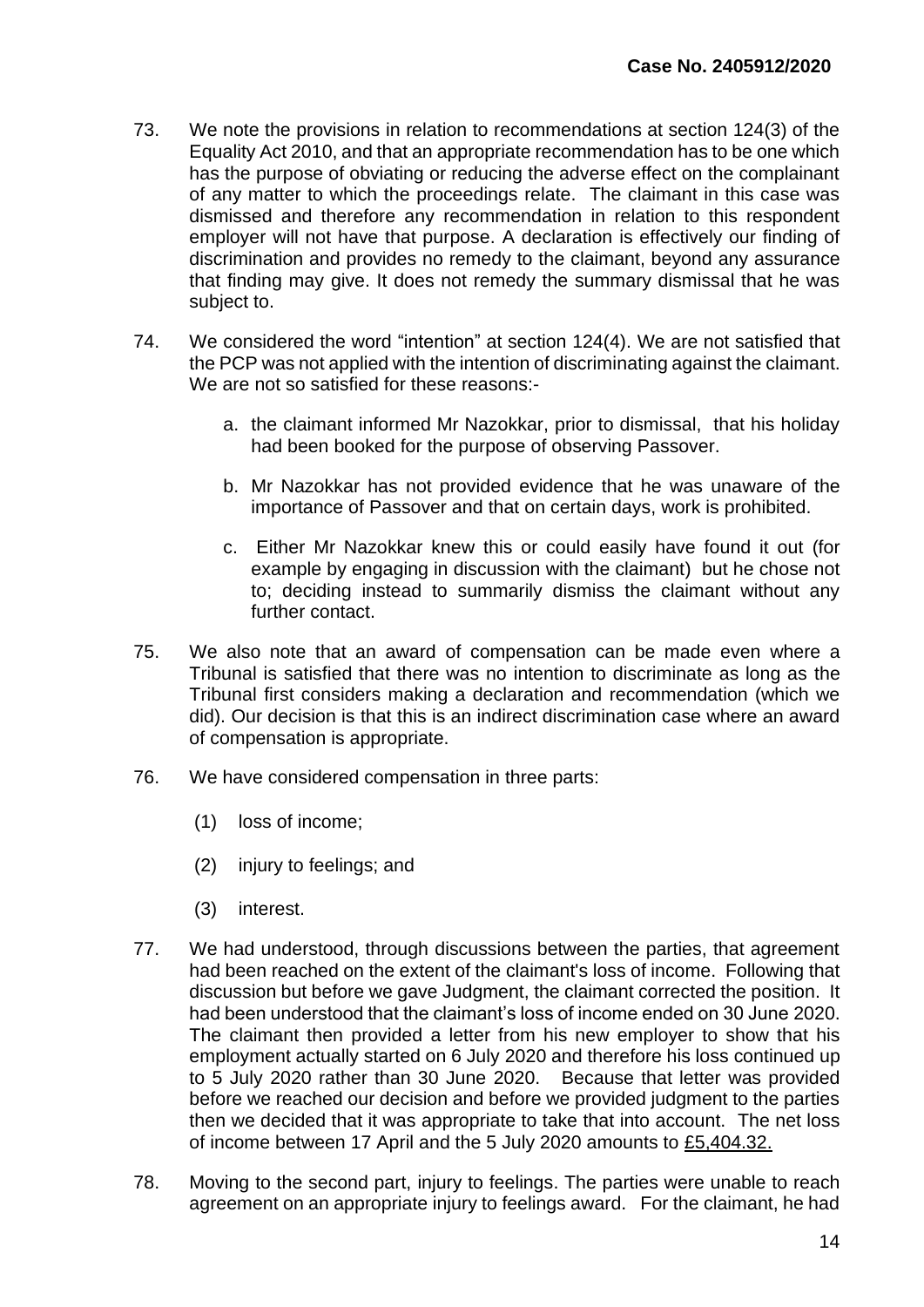already provided evidence in his witness statement that was largely unchallenged. We accept that the dismissal had a devastating impact on him and that he was affected mentally and emotionally. We accept that the claimant was dismissed by Mr Nazokkar, who is the most senior person at the respondent, but also in the past had been a workplace friend and colleague of the claimant.

- 79. Whilst we accept that the discrimination had an adverse mental and emotional impact on the claimant, we also note that there was no medical evidence and also, fortunately, that the claimant was able to find and begin other employment relatively soon afterwards. We have taken this into account in reaching our decision.
- 80. Mr Nazokkar asked us to take into account that this was a one-off act and was COVID related.
- 81. Our role is to compensate the claimant for injury to feelings, not to punish the respondent. We have considered whether the fact that it was a one-off act meant that it was not applied with the intention of discriminating against the claimant, but we have already noted our finding in relation to the letter of 8 April 2020 and the knowledge that the respondent had from that letter.
- 82. We also accept that the commencement of the pandemic was a challenging situation. Such situations require employers to behave responsibly and with appropriate understanding towards employees. We do not therefore agree with Mr Nazokkar that we should be sympathetic towards the respondent on the basis that the overall circumstances (which is what we understood his submission to be) were COVID related. We also note that he did not seek to introduce the circumstances of the pandemic as a justification defence to the complaint of discrimination.
- 83. As for taking into account that this was a one-off act, the effect of the discriminatory treatment was to dismiss the claimant without notice or pay in lieu of notice. Whilst it was a one-off act it was a serious one, effectively the most serious sanction an employer could impose on an employee for refusing to attend work on Passover high holiday.
- 84. Taking all of those matters into account our decision is that the award for injury to feelings should be in the middle of the mid-range of the Vento band (having regard to the latest Presidential update). That puts the award at £18,000.
- 85. Finally, we must apply interest. Our calculation on interest is as follows:
	- (1) As far as an injury to feelings award is concerned, interest at the rate of 8% from the discriminatory act complained of and found – that is a period of 20 months and amounts to  $£2,400$ .
	- (2) Interest on loss of earnings we have taken the mid-point for the loss of earnings calculation and that makes a calculation of £675.54.
- 86. The total amount therefore is as follows: